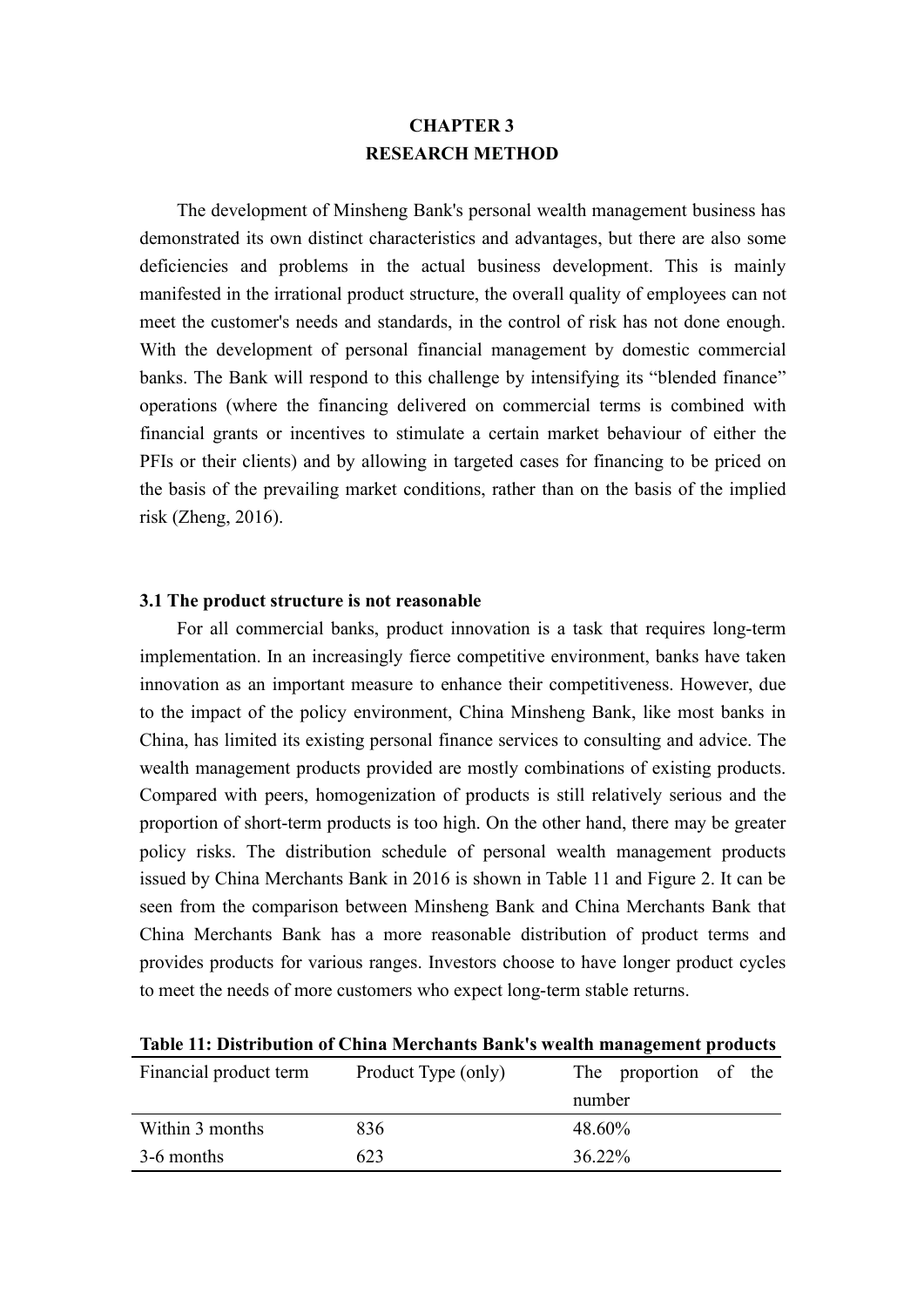| 6-12 months      | 203 | 1.81% |
|------------------|-----|-------|
| More than 1 year | 58  | 3.37% |

Data Source: Wind Finished



**Figure 2: Distribution of China Merchants Bank's wealth management products**

Customers are always pursuing high-yield wealth management products, so the competition of similar products is mainly reflected in the market price and profitability competition. However, with the increase in people's financial needs and the lower profit margins brought about by competition, it is difficult to earn customers only by raising the rate of return to become a long-term solution, and it will easily lead to vicious competition in the personal financial market. As shown in Table 12, Table 13 and Table 14, the distribution of the returns of wealth management products issued by China Minsheng Bank and China Merchants Bank in 2016 and the average expected rate of return are shown in Table 12, Table 13 and Table 14. It can be seen that the personal wealth management products of Minsheng Bank are mostly concentrated at less than 4%. The return on wealth management products provided by China Merchants Bank is between 4% and 5%, so Minsheng Bank does not have an advantage in product revenue.

**Table 12: Minsheng Bank's Distribution of FinancialProduct Returns**

| Rate of return    | Accounting |
|-------------------|------------|
| $3.25\% - 3.50\%$ | 37.17%     |

Data Source: Wind Finished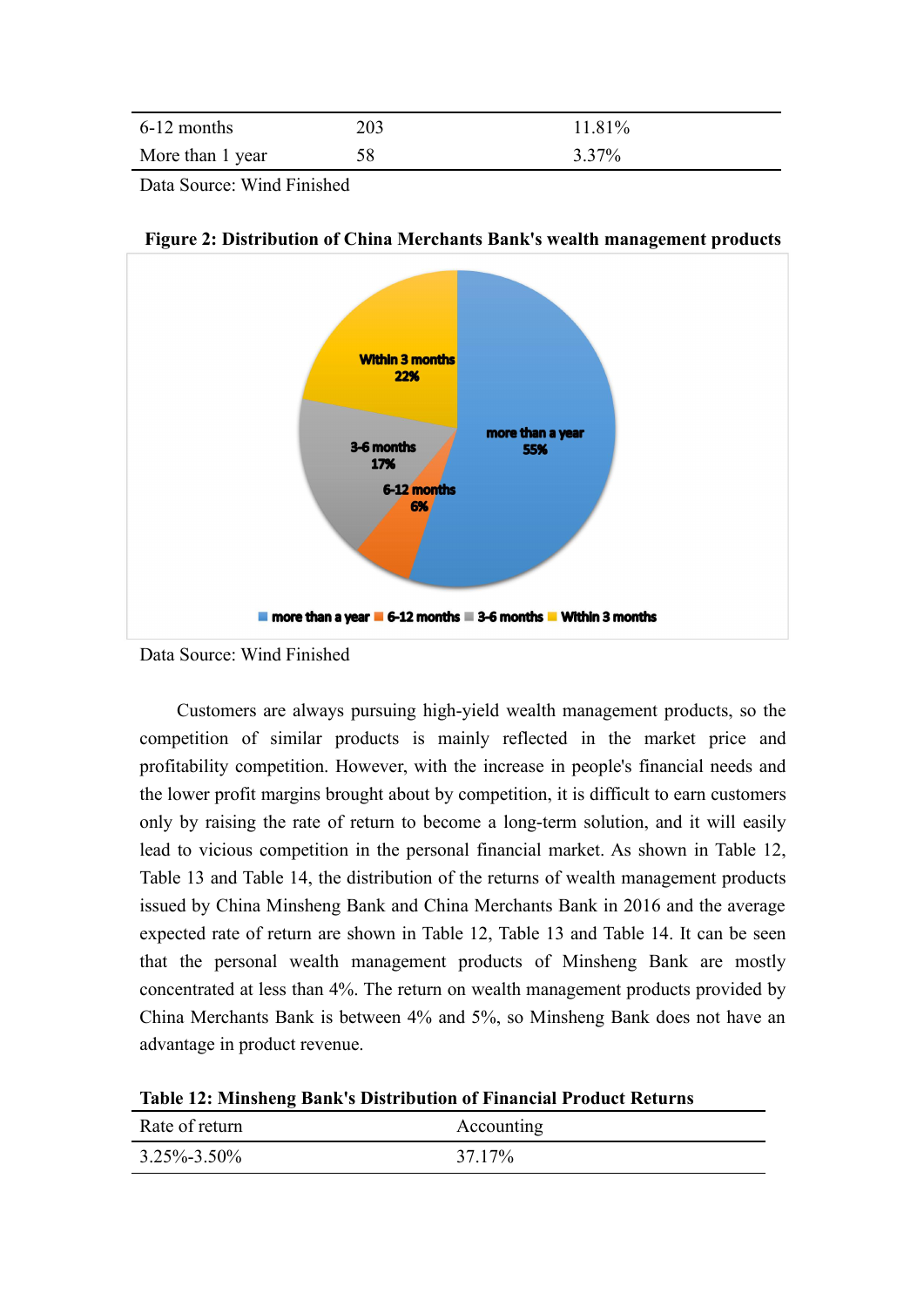| $3.50\% - 4.00\%$ | 40.26% |
|-------------------|--------|
| $4.00\% - 4.50\%$ | 18.88% |
| 4.50%-4.95%       | 3.68%  |

Product term Expected rate of return Within 3 months  $3.71\%$  $3-6$  months  $4.00\%$ 6-12 months 3.79% More than 1 year 4.40% Overall average 3.75%

**Table 13: Expected Yield of Minsheng Banking Financial Products** 

**Table 14:Distribution of China Merchants Bank's Financial Product Returns**

| Rate of return    | Accounting |
|-------------------|------------|
| $4\%$ or less     | 12.62%     |
| $4.00\% - 4.50\%$ | 30.10%     |
| $4.50\% - 5.00\%$ | 53.40%     |
| More than $5\%$   | 3.88%      |

Data Source: Wind Finished

Assessing whether the impact of financial development on poverty is influenced by institutions has important policy insights; it is no coincidence that two of the Word Bank's top priorities are the development of the finan-cial sector and institution-building. At the same time, the financial products of the people's livelihood are more biased towards standardization and subjectivation, and they have not been adjusted in a timely manner based on the characteristics of the customers. The customer's preference for risks and the requirements for profitability are different, and the demand for financial products is also not the same. According to the "28 law," 80% of wealth is in the hands of 20% of customers. Minsheng Bank is targeting 20% of high-net-worth customers in designing personal wealth management products while ignoring the remaining 80% of low-income groups. demand. As shown in Table 15, the personal wealth management products issued by Minsheng Bank in 2016 generally set a higher amount of purchases, which has limited the financial needs of some low-income people. This model will not only lose some common resources, but will also be detrimental to the development of Minsheng Bank's wealth management business. China Merchants Bank has done a more prominent job in customer relations. By providing differentiated products to customers, the initial value of financial products is shown in Table 16. Wealth management products within 50,000 account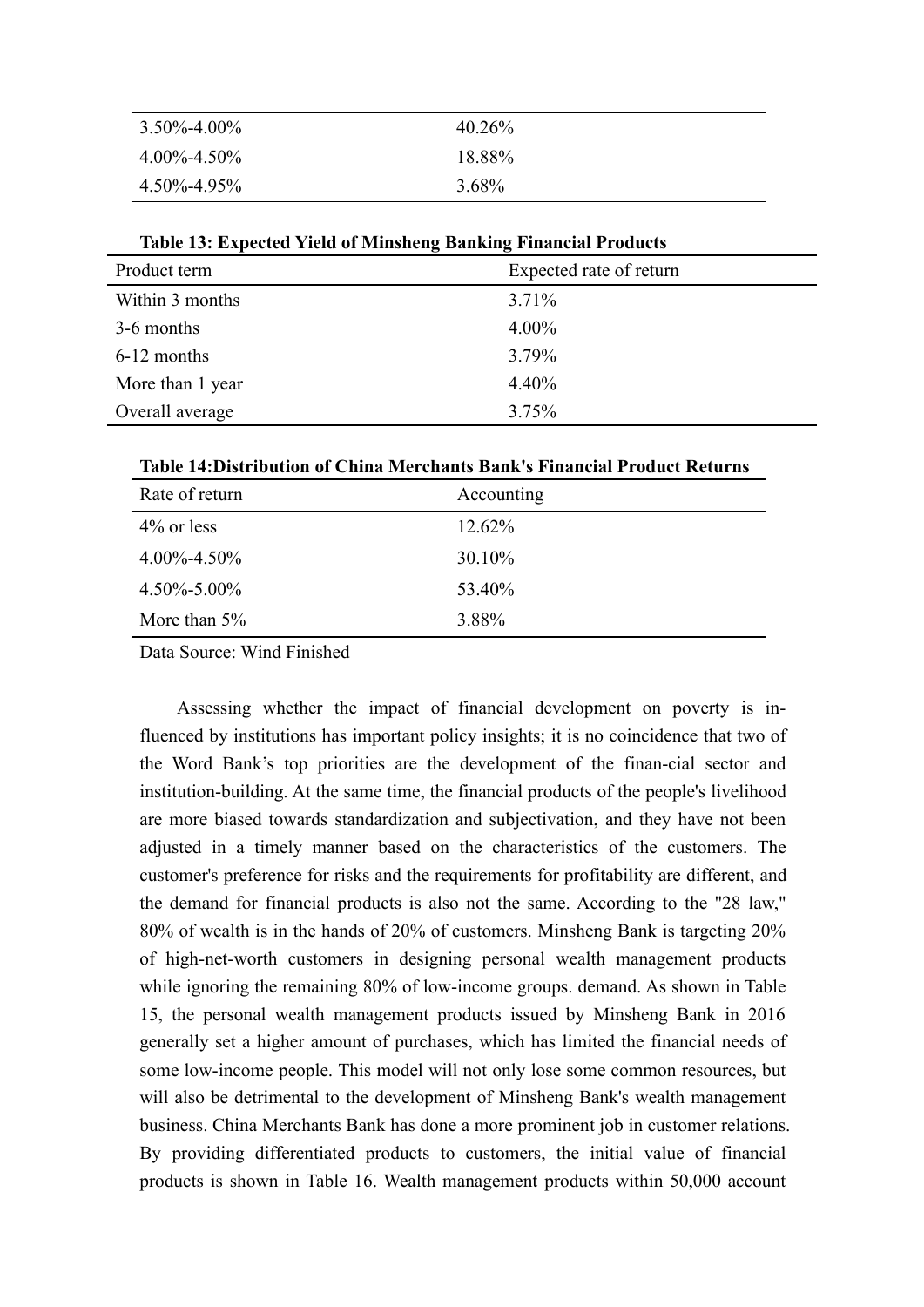for almost 80% of total investment. Provide more diverse options.

| wearen management proudets |                     |            |  |
|----------------------------|---------------------|------------|--|
| Purchase amount (million)  | Product Type (only) | Accounting |  |
| 1.8                        |                     | 0.05%      |  |
| 5                          | 688                 | 33.53%     |  |
| 10                         | 183                 | 8.92%      |  |
| 20                         | 494                 | 24.07%     |  |
| 100                        | 443                 | 21.59%     |  |
| 1000                       | 243                 | 11.84%     |  |
|                            |                     |            |  |

**Table 15: Distribution of the amount of money purchased by Minsheng Bank's wealth management products**

Data Source: Wind Finished

|  | Table 16: Distribution of China Merchants Bank's Initial Value of Wealth |  |  |  |  |  |
|--|--------------------------------------------------------------------------|--|--|--|--|--|
|  | <b>Management Products</b>                                               |  |  |  |  |  |

| and the state of the state of the state of the state of the state of the state of the state of the state of the |                     |            |
|-----------------------------------------------------------------------------------------------------------------|---------------------|------------|
| Purchase amount (million)                                                                                       | Product Type (only) | Accounting |
| 1.8 or less                                                                                                     | 166                 | 9.65%      |
|                                                                                                                 | 1189                | 69.13%     |
| 6                                                                                                               | 24                  | 1.40%      |
| 10                                                                                                              | 73                  | 4.24%      |
| 20                                                                                                              | 163                 | 9.48%      |
| 50                                                                                                              | 105                 | 6.10%      |

Data Source: Wind Finished

Minsheng Bank's personal wealth management business involves many departments and is a systematic task. From research and development to management, including product requirements, product design, back-office support, marketing promotion, late-stage feedback, and product improvement, involve multiple departments. However, there is no established inter-departmental coordination mechanism in the internal organizational structure. Each link carries out its own duties in accordance with the division of the department and conducts relatively independent product management work. On the one hand, the demand information for wealth management products could not be delivered as quickly as possible, slowing down the progress of R&D of relevant departments and providing a better match between service supply and demand. Similarly, investors' feedback on wealth management products has not been transmitted quickly, which has affected the improvement and optimization of banking services and has affected the further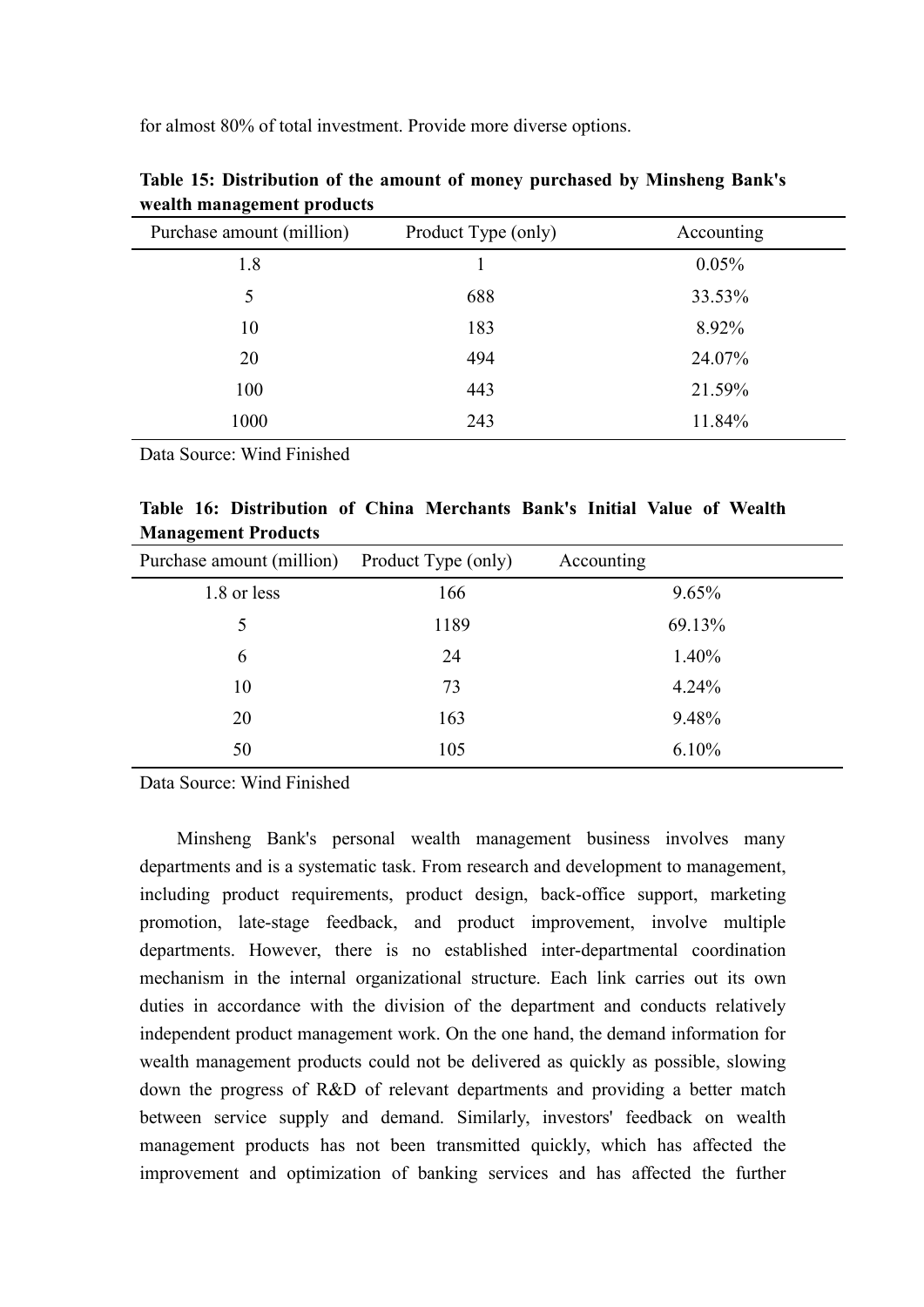marketing. On the internal structure, Minsheng Bank implements a total branch system, and the final decision-making power in major affairs is still in the hands of the head office. For personal finance business, it is also a unified development of the head office and then promoted by various branches. In other words, the mode of development shifted from an inward-oriented accumulation regime with extensive state regulation and intervention to a stance that was export-oriented (Yan & Gao, 2014). Furthermore, because the level of economic development across the country is not balanced and the demand for wealth management products is not the same, the unified distribution of products by the head office cannot meet the needs of various places at the same time.

### **3.2 The overallquality of employees is not high**

The personal wealth management business is a professional and relatively strong business. A team of high-quality financial management personnel is an important embodiment of the core competitiveness of a commercial bank. In late 2003, ICBC launched the core competitiveness development and management project for personal finance to provide customers with quality services. At present, there is still a large gap in the financial management professionals market. Each bank has started to train and promote financial professionals. In the fierce competition situation, with a team of highly qualified and efficient professional financial management personnel, it has already seized the opportunity in the market.<br>AFP and CFP are steps to enter the wealth management industry. However, from

a practical point of view, the proportion of staff passing through the examinations in the Minsheng Bank is still relatively low, and the number of high-quality talents with strong comprehensive financial management capabilities is even less. In recent years, although Minsheng Bank has stepped up the training of financial management personnel, it has regularly cultivated a large number of AFP and CFP each year. However, most of the business outlets do not have full-time wealth management managers. The financial management personnel still use lobby managers as the mainstay, and other departments and front desk tellers In the process of drawing tune-ups and frequent replacements, the level and efficiency of accepting new business knowledge are limited. The services provided have been theoretically providing clients with professional financial planning and designing wealth management plans and decomposed into simple financial product recommendations. The ratio of college education or above for employees of China Minsheng Bank and China Merchants Bank is shown in Table 17. It can be seen from the table that the proportion of Minsheng Bank employees who have college degree or above is rising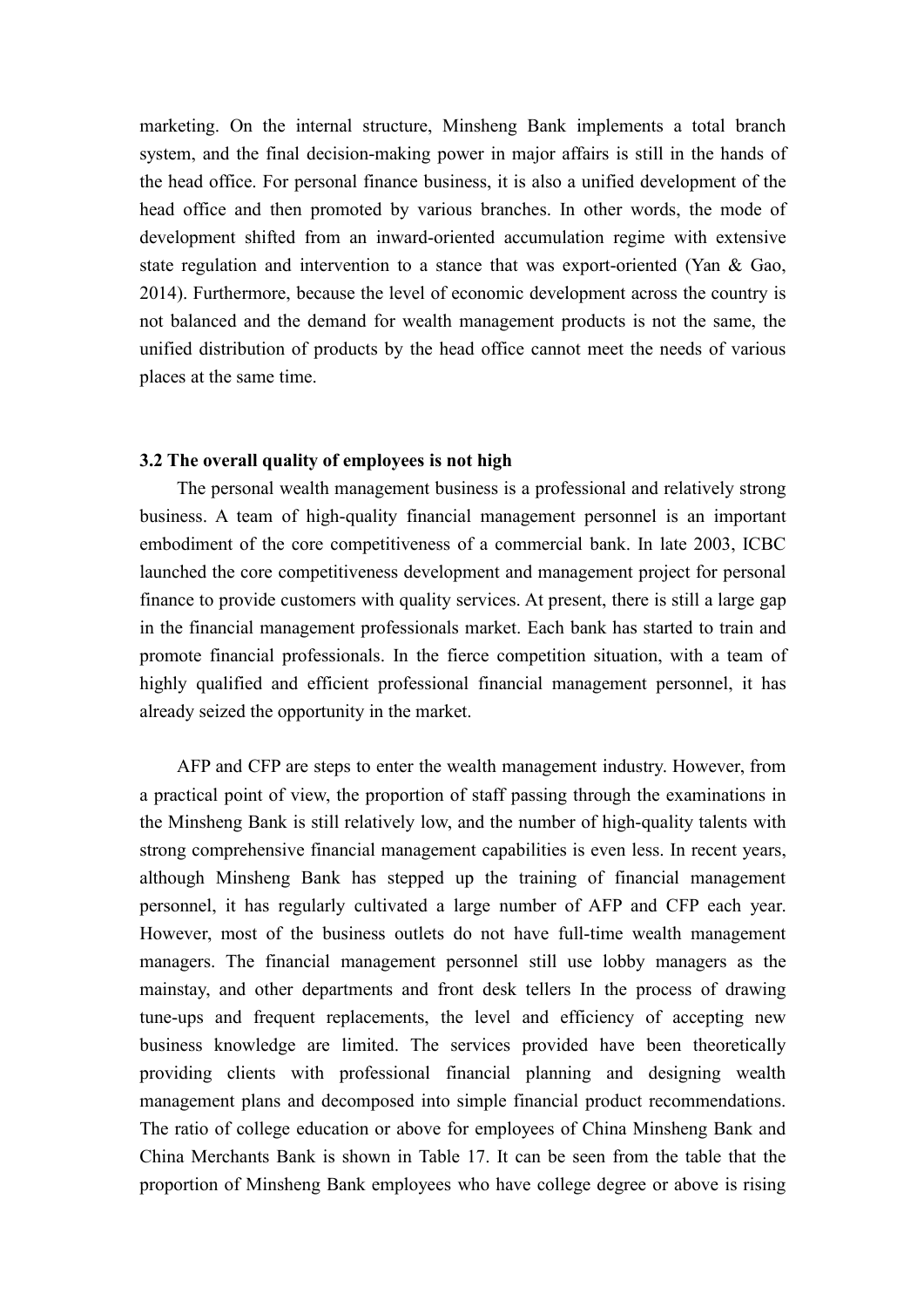year by year, but there is still a certain gap compared with China Merchants Bank.At the same time, some financial management personnel violate the professional ethics in the marketing of financial products. Most people's livelihood financial planners are served by grassroots sales personnel. In the era of universal marketing for the financial industry, based on the pressure of performance nuclear, the bank's staff are more What counts is its own business volume, followed by the interests of its customers. Given the large heterogeneity of countries covered by multilateral DFIs, and in order to gain a better understanding of the possible different effects that the above variables may have on economic growth, we split our sample into two sub-samples. One includes 59 lower-income countries and the other 42 higher-income countries (Karani & Gantsho, 2007). According to the bank's annual report, the five state-owned banks had a total of 25,000 people leaving in the first half of 2016, and Minsheng Bank had a turnover of 1,046 people. It is not related to the decline of the remuneration and welfare of Minsheng Bank.The emoluments of Minsheng Bank and China Merchants Bank since 2011 are shown in Table 18 and Table 19. In the first half of 2016, the employees' salaries of Minsheng Bank decreased by 22% compared with the same period of 2015, and they ranked first among the announced bank data. Although the increase in the salary of employees of China Merchants Bank slowed down, it still showed an upward trend. Therefore, while establishing a professional financial management team, Minsheng Bank should further improve its retention mechanism.

| Year                             | 2016       | 2015  | 2014  | 2013  | 2012  | 2011   |
|----------------------------------|------------|-------|-------|-------|-------|--------|
|                                  | First half |       |       |       |       |        |
| Bank's total 56182<br>Minsheng   |            | 57228 | 57406 | 53064 | 47650 | 39885  |
| number                           |            |       |       |       |       |        |
| College degree or above 54780    |            | 55536 | 54880 | 49166 | 44023 | 39885  |
| people                           |            |       |       |       |       |        |
| College degree or above $97.5\%$ |            | 97.0% | 95.6% | 92.7% | 92.4% | 91.8%  |
| proportion                       |            |       |       |       |       |        |
| China Merchants Bank 98.6%       |            | 98.4% | 98.8% | 98.3% | 98.1% | 97.68% |
| College Degree or above          |            |       |       |       |       |        |
| proportion                       |            |       |       |       |       |        |

**Table 17: Proportion of Education of Minsheng Bank and China Merchants Bank**

Sources of data: China Minsheng Bank and China Merchants Bank

## **Table 18: Remuneration of Minsheng Banking Staff and Proportion of Increases and Decreases over the Same Period (Unit: Million)**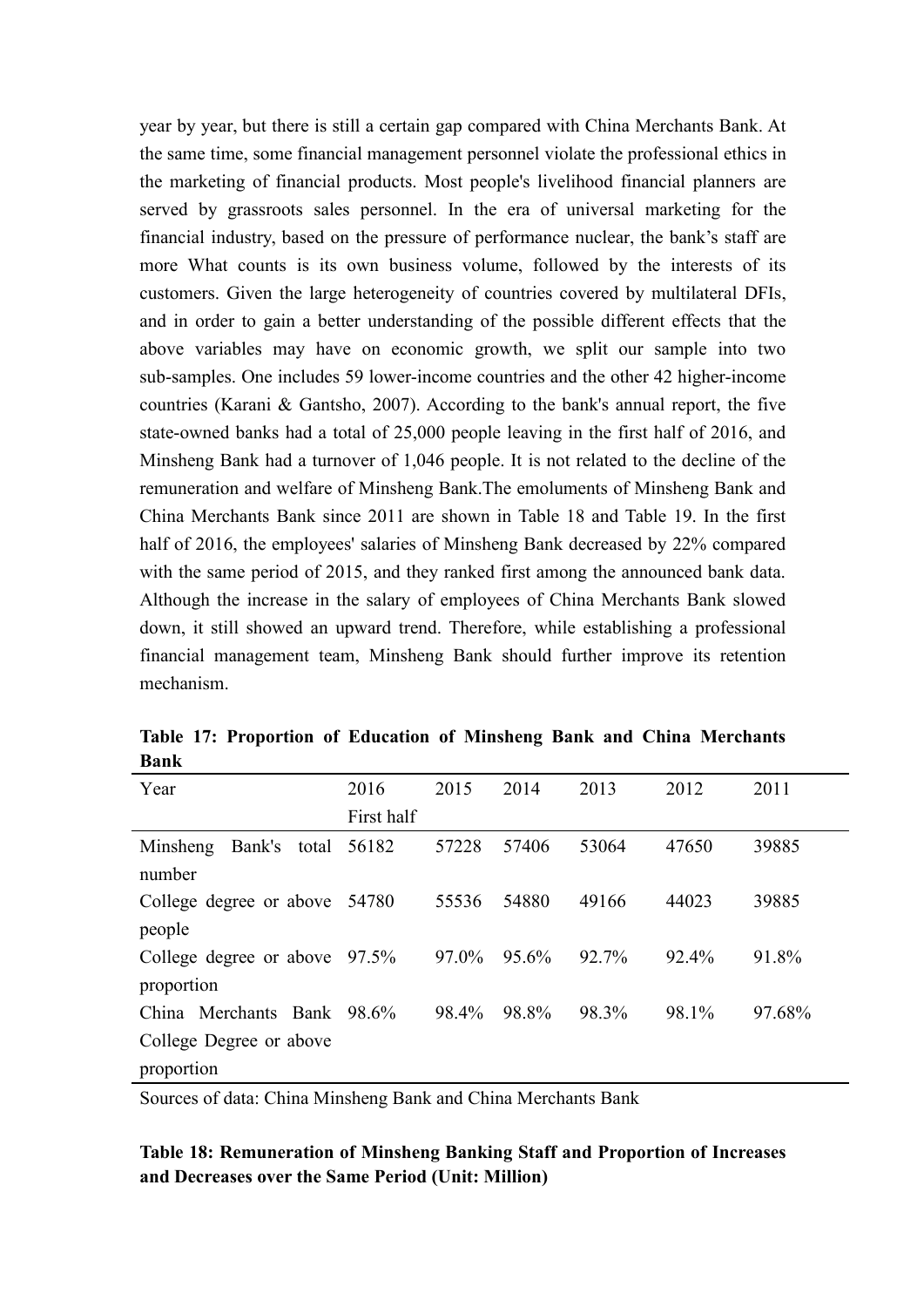| Year                                               | 2016       | 2015  | 2014  | 2013     | 2012   | 2011  |
|----------------------------------------------------|------------|-------|-------|----------|--------|-------|
|                                                    | First half |       |       |          |        |       |
| Employee compensation                              | 8740       | 24074 | 22427 | 19145    | 18851  | 15603 |
| Increase and decrease over $-22.06\%$ 7.34% 17.14% |            |       |       | $1.56\%$ | 20.82% |       |
| the same period                                    |            |       |       |          |        |       |

Source: China Minsheng Bank's Annual Report

**Table 19: Remuneration of China Merchants Bank's employees and proportion of increase and decrease over the same period (in millions ofdollars)**

| Year                                      | 2016  | 2015  | 2014  | 2013   | 2012   | 2011  |
|-------------------------------------------|-------|-------|-------|--------|--------|-------|
|                                           | First |       |       |        |        |       |
|                                           | half  |       |       |        |        |       |
| Employee compensation                     | 16359 | 31394 | 29179 | 26990  | 23932  | 20316 |
| Increase and decrease over $2.81\%$ 7.76% |       |       | 8.11% | 12.78% | 17.80% |       |
| the same period                           |       |       |       |        |        |       |

Source: China Merchants Bank Annual Reports

## **3.3 The level of risk management needs to be improved**

With the deepening and development of China's personal wealth management business, our residents' investment awareness and financial management awareness have become more mature. For most investors, especially some risk-averse customers, they are more inclined to purchase wealth management products that are safe and available for long-term and stable investment returns. This requires commercial banks to make greater efforts in risk control.

Minsheng Bank has always been committed to ensuring the safety of customer capital and maximizing the return on investment while developing personal wealth management services, but there is also the possibility of risks occurring. At present, personal wealth management products thatare being sold include the series of profit-raising, safe-winning, super fund, Tsui Chuk, and Zhi-Yong. Most of them are non-guaranteed floating income products. So the principal and income cannot be guaranteed. If the issuer breaches the contract when the financial product expires, it will result in a loss of the financial product. At the same time, high-yield companies are accompanied by high risks, and wealth management products that can provide higher expected returns are at greater risk. The trust of our residents for a long period of time has caused most customers to ignore the risks. Subjectively, we believe that financial management is a class of savings products guaranteed by bank credit. The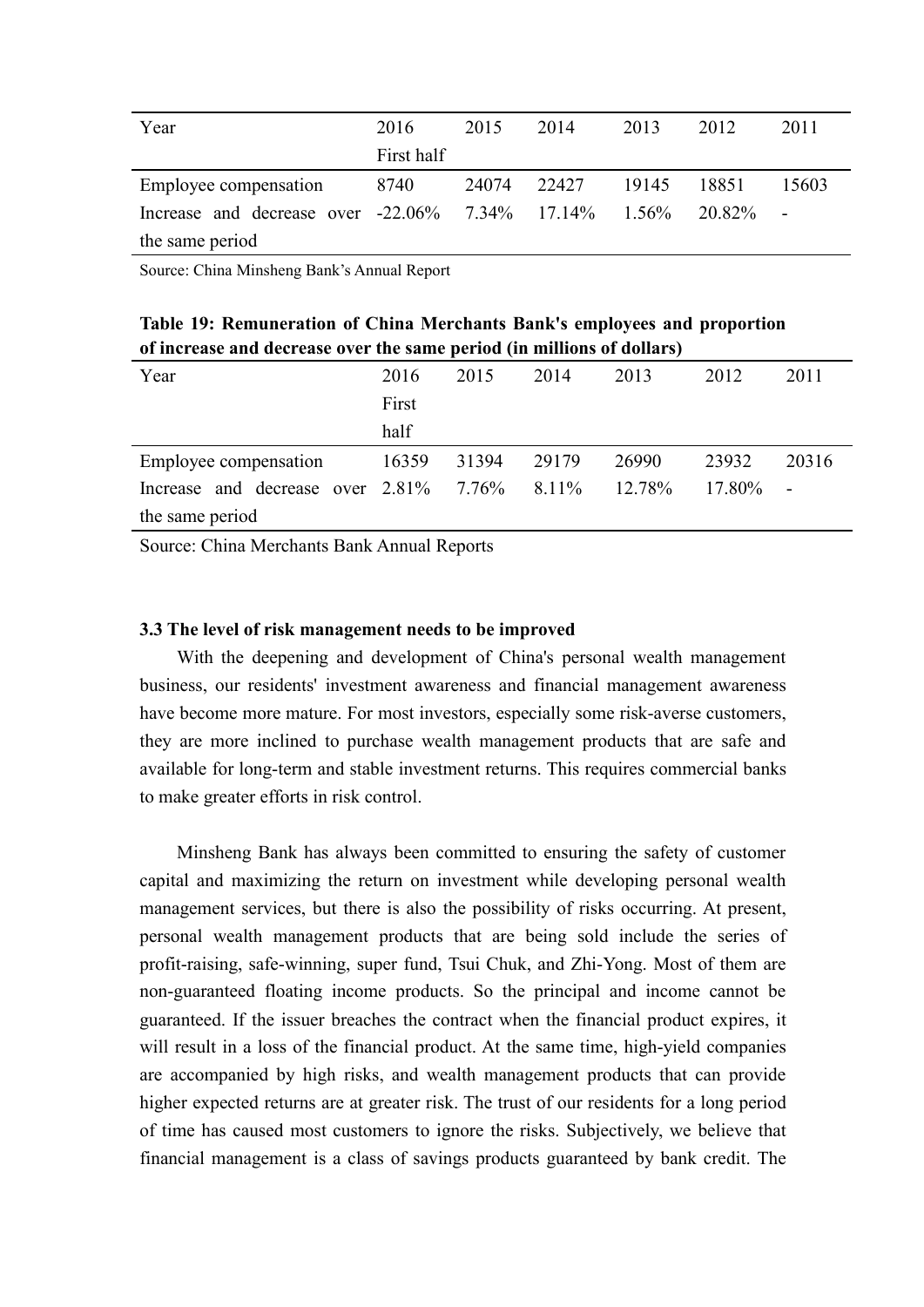occurrence of risks will also bring reputation losses to banks. In addition, many of Minsheng Bank's wealth management products are linked to financial derivative products, but they lack the hedging methods for these derivatives risks, and do not have a sound risk management system. This methodology uses an approach similar to clinical trials where access to a specific new drug is randomly assigned, and the impact of a change in access on a group is then compared to a second group that does not have the same access but is otherwise indistinguishable. However, all of Minsheng Bank's wealth management funds are subject to unified management and management by the head office and investments are made in the financial market. Therefore, funds from branches at all levels are outflowed and do not hold cash positions. In addition, some financial products have a long period of time and reduce the liquidity of bank funds. In the absence of other risk diversion, it may bring liquidity risk to the banks.

According to the "Planning of Banking Financial Capacity Ranking Report" published in the fourth quarter of 2016 in accordance with the general benefit standards, as shown in Table 20, Minsheng Bank's personal wealth management business is ranked third in the nation's commercial banks, with good results but risk control. The capacity is only ranked seventh, which shows that Minsheng Bank has a large gap with other similar banks in the risk control of wealth management business.

| Rank           | Bank name                         | Risk    | Synthesis |
|----------------|-----------------------------------|---------|-----------|
|                |                                   | Control | Score     |
| 1              | China Merchants Bank              | 17.70   | 89.97     |
| $\overline{2}$ | <b>Industrial Bank</b>            | 17.59   | 89.95     |
| $\overline{3}$ | China Minsheng Bank               | 16.59   | 88.19     |
| $\overline{4}$ | <b>CITIC Bank</b>                 | 17.46   | 87.58     |
| 5              | <b>HSBC</b> Bank                  | 17.33   | 87.35     |
| 6              | <b>ICBC</b>                       | 16.72   | 86.19     |
| $\tau$         | China Everbright Bank             | 17.56   | 85.51     |
| 8              | Shanghai Pudong Development Bank  | 16.40   | 83.92     |
| 9              | China Postal Savings Bank         | 17.30   | 81.59     |
| 10             | <b>Guangdong Development Bank</b> | 11.85   | 81.37     |

**Table 20:Overall Ranking of Banking Capacity in the Fourth Quarter of 2016 (Unit: Points)**

Source: Universal Standard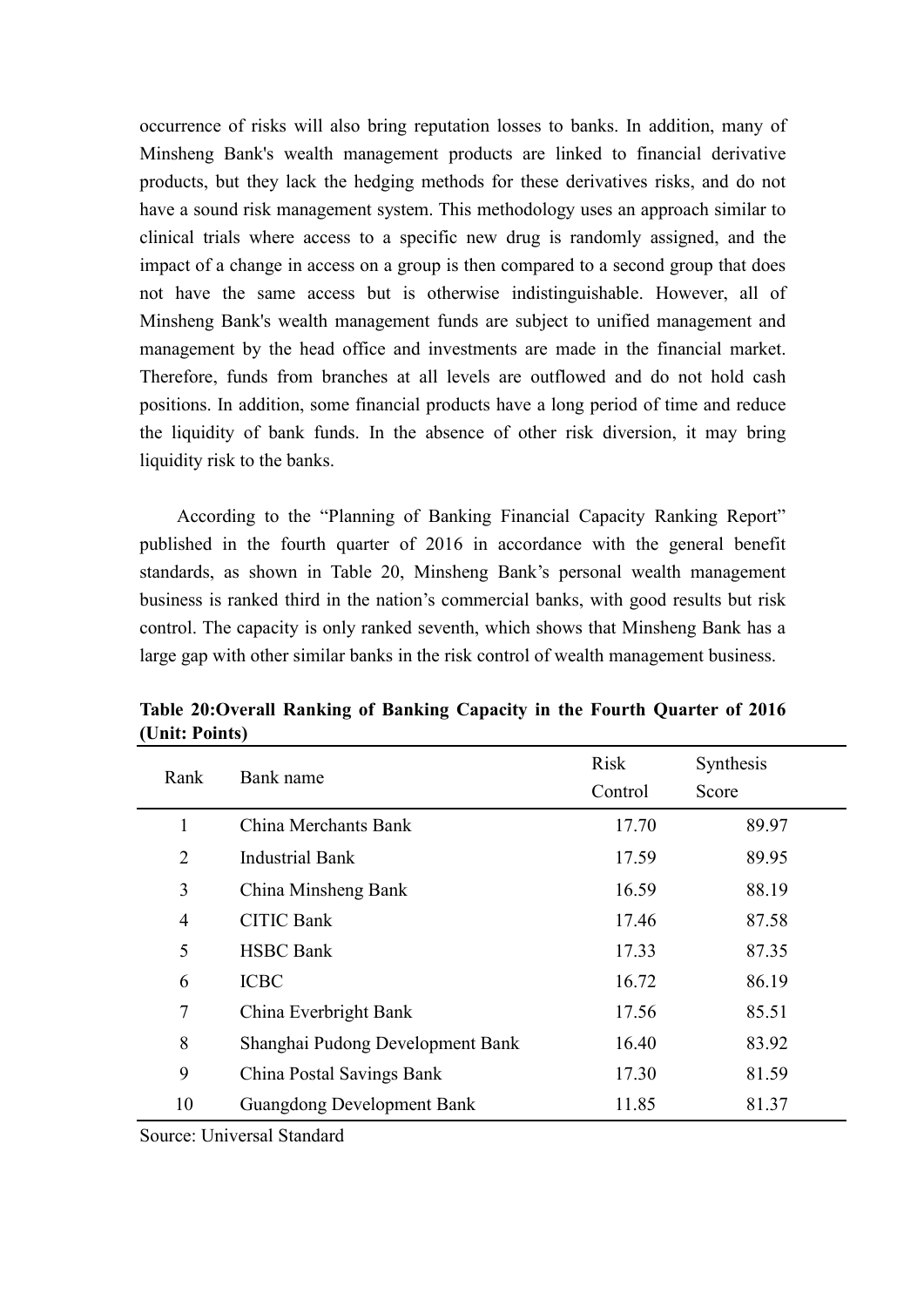First of all, Minsheng Bank has a low risk identification capability. When a customer purchases a personal wealth management product through an offline channel, the staff member conducts a risk assessment test on the customer and divides the customer according to the test results, the amount of the customer's assets and financial management experience, and then introduces the customer to a suitable wealth management product and investment portfolio. At the same time, the customer will be given a risk warning during the transaction. Although the control of the people's livelihood in the sales process is relatively strict, in practice, every link may be flawed. For example, during the process of conducting risk testing and customer-related information communication, customers may misrepresent some key information and influence the test results. believe that customers understand the financial products mainly from money managers, banks and money managers in the case might take the initiative of individual interests above professional ethics (Yi, 2016). As per the Enhanced and Structured Approach to Policy Reform Dialogue at the EBRD paper, investment projects will continue to form an essential base for a more proactive EBRD policy reform engagement.

## **3.4 Intense external competition**

Personal wealth management business is an important part of the profit sources of commercial banks. With the development of social economy, wealth management business has entered a period of rapid expansion, attracting various types of financial institutions to join. In addition to internal development bottlenecks, Minsheng Bank's wealth management services also face external competition from various sources. Apart from domestic state-owned banks, joint-stock commercial banks, city commercial banks, and rural commercial banks, these competitors also face pressure from foreign banks.

|        | ັັ                      | o               |        |                  | $\bullet$  | $\overline{\phantom{a}}$ |                    |
|--------|-------------------------|-----------------|--------|------------------|------------|--------------------------|--------------------|
| Time   | State-o<br>wned<br>bank | Sharehold       | city   |                  | Rural      | other<br>organisation    | Total              |
|        |                         | <sub>1</sub> ng | Commer | Foreig<br>n bank | financial  |                          | monthly<br>balance |
|        |                         | system          | ci-al  |                  | institutio |                          |                    |
|        |                         | bank            | Bank   |                  | ns         | S                        |                    |
| 2014.1 | 5.97                    | 4.04            | 1.07   | 0.44             | 0.31       | 0.23                     | 12.05              |
| 2014.2 | 5.87                    | 4.17            | 1.10   | 0.41             | 0.33       | 0.24                     | 12.12              |
| 2014.3 | 5.09                    | 4.20            | 1.08   | 0.41             | 0.33       | 0.26                     | 11.37              |
| 2014.4 | 6.34                    | 4.68            | 1.24   | 0.44             | 0.38       | 0.29                     | 13.36              |
|        |                         |                 |        |                  |            |                          |                    |

**Table 21: Balance of Money at the End of Month of Financial Products of Different Types ofBanking Institutions (Unit: trillions of yuan)**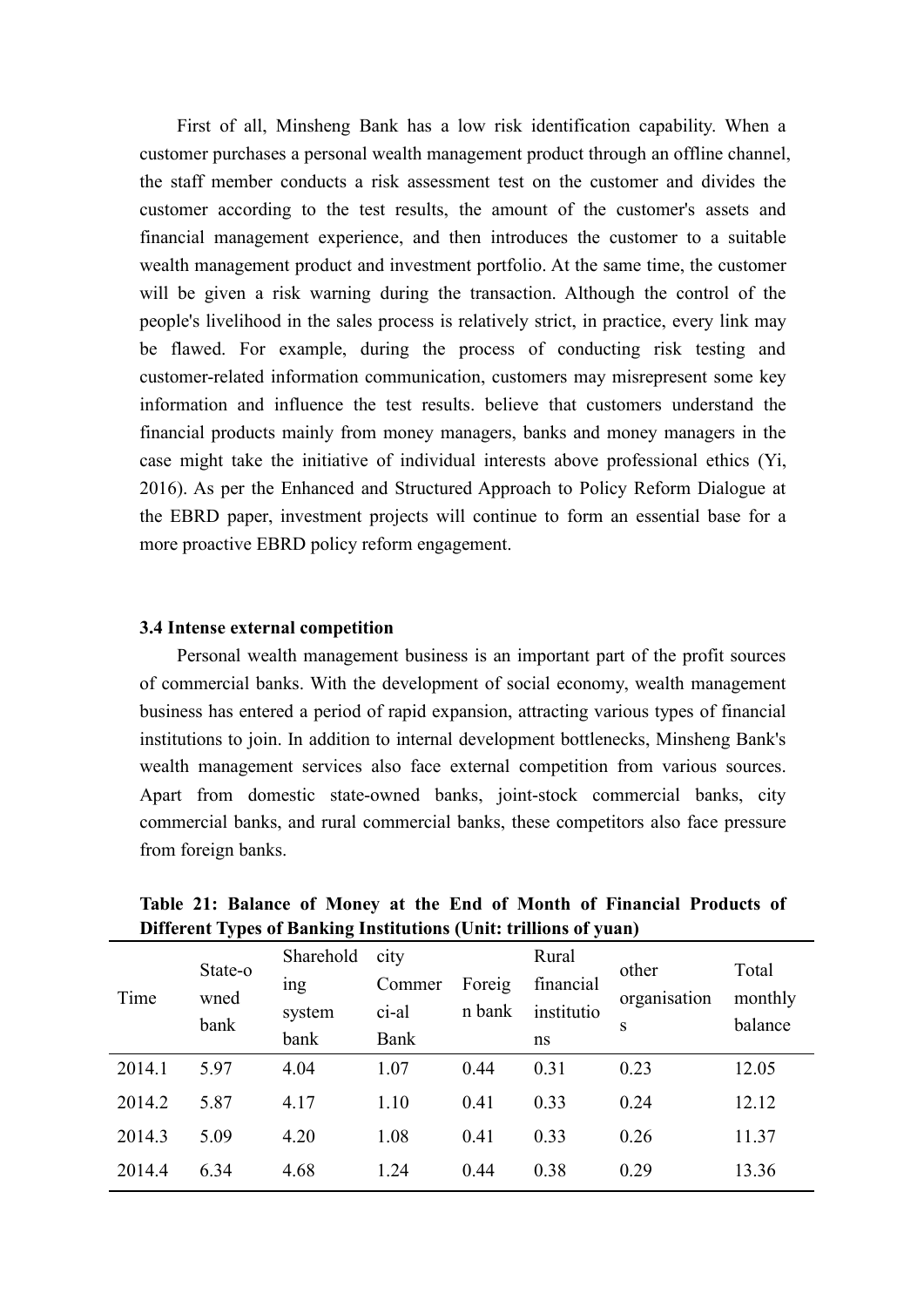| 2014.5      | 6.53 | 4.99  | 1.32 | 0.43  | 0.40 | 0.30 | 13.96 |
|-------------|------|-------|------|-------|------|------|-------|
| 2014.6      | 5.64 | 4.59  | 1.32 | 0.41  | 0.38 | 0.30 | 12.65 |
| 2014.7      | 6.70 | 5.17  | 1.50 | 0.44  | 0.42 | 0.31 | 14.54 |
| 2014.8      | 6.64 | 5.40  | 1.53 | 0.43  | 0.43 | 0.32 | 14.75 |
| 2014.9      | 6.37 | 5.53  | 1.57 | 0.40  | 0.43 | 0.33 | 14.64 |
| 2014.10     | 6.69 | 5.80  | 1.63 | 0.41  | 0.46 | 0.33 | 15.32 |
| 2014.11     | 6.62 | 5.89  | 1.67 | 0.41  | 0.45 | 0.33 | 15.38 |
| 2014.12     | 6.47 | 5.67  | 1.70 | 0.39  | 0.46 | 0.34 | 15.02 |
| 2015.1      | 6.54 | 6.12  | 1.78 | 0.41  | 0.48 | 0.34 | 15.67 |
| 2015.2      | 6.81 | 6.49  | 1.86 | 0.39  | 0.52 | 0.35 | 16.42 |
| 2015.3      | 6.32 | 6.59  | 1.87 | 0.37  | 0.54 | 0.37 | 16.05 |
| 2015.4      | 7.00 | 7.50  | 2.03 | 0.39  | 0.59 | 0.40 | 17.91 |
| 2015.5      | 7.35 | 7.93  | 2.21 | 0.37  | 0.65 | 0.42 | 18.93 |
| 2015.6      | 6.67 | 8.15  | 2.27 | 0.34  | 0.66 | 0.43 | 18.52 |
| 2015.7      | 7.71 | 8.92  | 2.47 | 0.36  | 0.76 | 0.44 | 20.56 |
| 2015.8      | 7.81 | 9.32  | 2.58 | 0.36  | 0.81 | 0.49 | 21.37 |
| 2015.9      | 7.81 | 9.30  | 2.70 | 0.34  | 0.81 | 0.52 | 21.48 |
| 2015.10     | 8.17 | 9.32  | 2.84 | 0.33  | 0.84 | 0.57 | 22.07 |
| 2015.11     | 8.25 | 9.53  | 2.94 | 0.31  | 0.88 | 0.62 | 22.53 |
| 2015.12     | 8.67 | 9.91  | 3.07 | 0.29  | 0.91 | 0.65 | 23.50 |
| 2016.1 8.39 |      | 10.06 | 3.20 | 0.29  | 1.00 | 0.68 | 23.62 |
| 2016.2      | 8.80 | 10.41 | 3.36 | 0.31  | 1.10 | 0.73 | 24.72 |
| 2016.3      | 8.46 | 10.30 | 3.48 | 0.31  | 1.19 | 0.76 | 24.50 |
| 2016.4      | 9.03 | 10.65 | 3.63 | 0.334 | 1.31 | 0.82 | 25.78 |
| 2016.5      | 9.16 | 10.64 | 3.69 | 0.33  | 1.38 | 0.85 | 26.06 |
| 2016.6      | 9.00 | 10.89 | 3.74 | 0.30  | 1.44 | 0.91 | 26.28 |
|             |      |       |      |       |      |      |       |

Source: Annual Report of China's Banking Financial Market in Each Year

According to the bank wealth management capability report published in the fourth quarter of 2016 by Puyi Standards, the top ten national joint-stock commercial banks in the nationwide bank accounted for most of the seats by 80%, and Minsheng Bank ranked third. According to the scores of various commercial banks in six aspects (as shown in Table 22). Return of 4.3%-4.55%, Everbright Bank's yield of 2%-4.57%,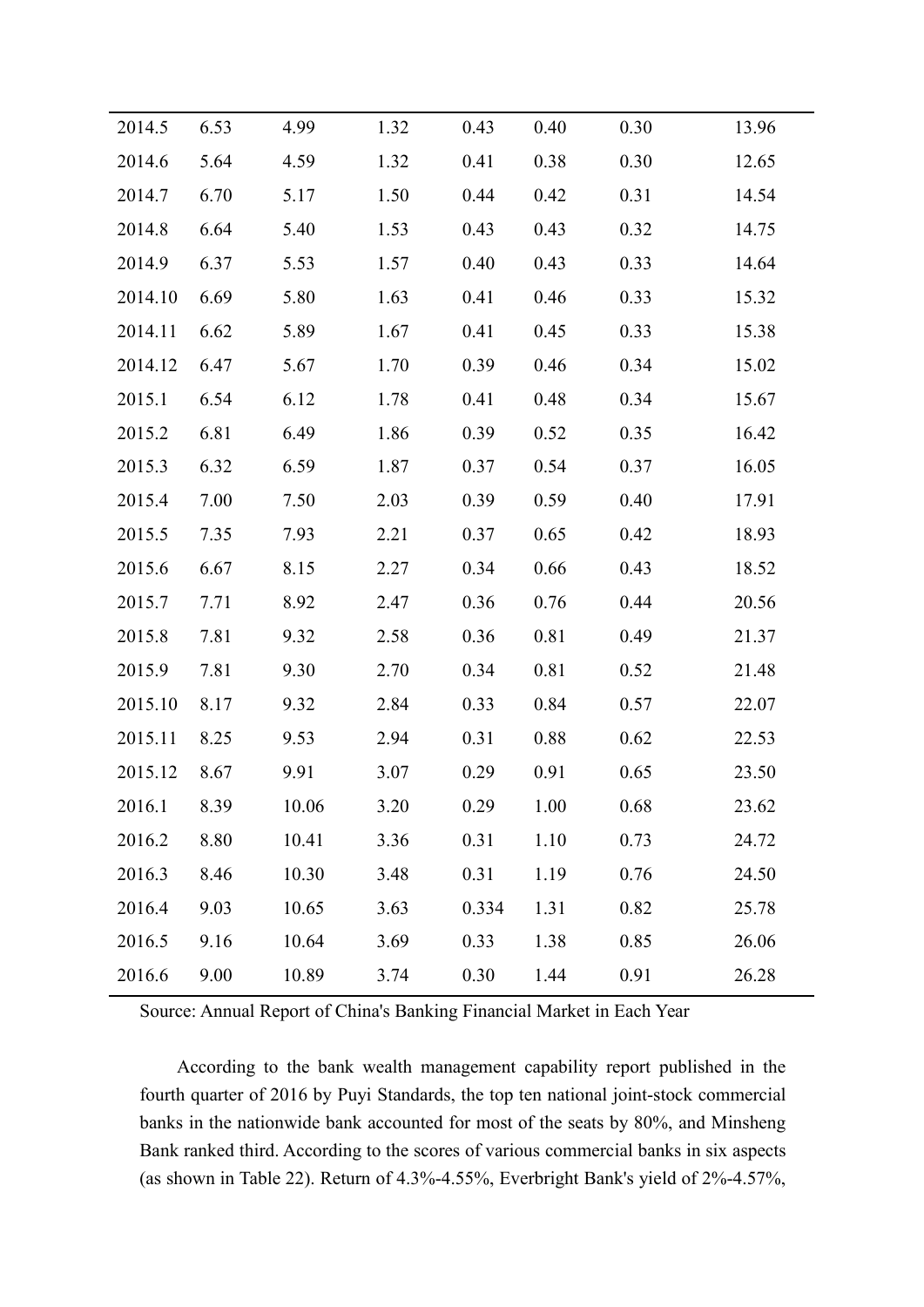Industrial and Commercial Bank of China's yield of 2.1%-6.4%. And Agricultural Bank's yield of 1.4%-6.7%. As a result, China Minsheng Bank has no major attraction in terms of profitability. At the same time, Agricultural Bank of China has not set up the purchase amount in several open financial products, and has greater flexibility in terms of funding. The following table shows the personal financial products of major commercial banks in China, as shown in Table 23.

### 2.Competition from Foreign Banks

After the 1970s, under the impact of the financial innovation wave, various commercial banks vigorously developed their personal wealth management services. Since China's accession to the WTO. In 2001, China has fully liberalized foreign-funded financial institutions. On the one hand, it has removed restrictions on territories and objects in foreign exchange operations, and on the other hand, it allows foreign banks to conduct RMB business. For high-quality customers, they do not have enough time and energy to research financial products. Therefore, high-quality bank personnel who have a thorough understanding of the financial market, master marketing skills. And understand customer psychology become their best choice. The opening of the Chinese market by foreign banks happens to satisfy the needs of this group of people. In addition, there is a large gap in the completeness of financial products that domestic commercial banks can provide compared with foreign banks. On the one hand, the practice of mixed business operations abroad allows banks to carry out securities, insurance, and fund operations at the same time. Investors can complete multi-channel investments at the bank, eliminating the hassle of re-selection. Banks can also raise more funds. In contrast, domestic banks have few types of wealth management products and their financial management costs are relatively high. On the other hand it is manifested in the fact that foreign banks not only have a large variety of products but also can designate individualized asset management plans for their customers. This is the fundamental reason for winning the market. In addition, the wealth management products of foreign banks are updated quickly. The average cycle is about two months. This is far beyond the reach of domestic commercial banks. The following analysis focuses on the personal banking business of the U.S. banking industry.

Through analysis of the personal financial management business of commercial banks in the United States. We can see that it has handled customer relations very well and is customer-centric. Providing customers with the most appropriate wealth management products and assets based on in-depth understanding of the real needs of customers. planning. In terms of customer management. Hang Seng Bank provides three types of personal wealth management services, namely "Premium Banking",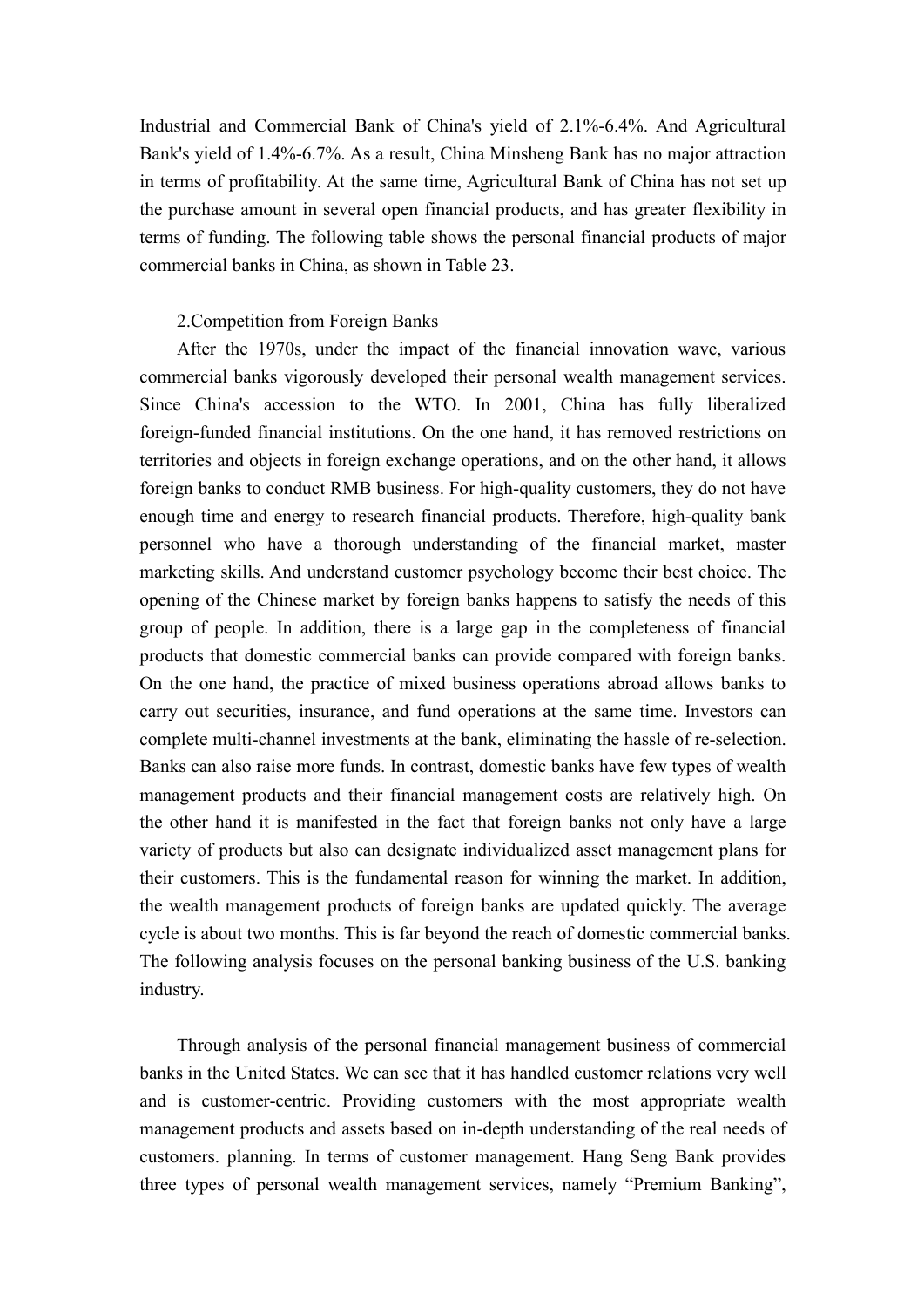"Operational Finance" and "Commercial Banking". At the same time, it has a highly qualified professional team and attaches importance to strengthening the examination and training of staff qualifications. For example, a commercial bank in the United States requires financial managers to pass CFP. In terms of product diversification, both break the industry's limits and provide customers with more comprehensive financial products to meet their different requirements. Minsheng Bank's management of wealth management business is still the "follower" of foreign banks. There is also a large gap between the richness of products and the degree of professionalization of employees and foreign banks. These are areas where Minsheng Bank needs improvement.

## 3.Competition from other financial institutions

After the reform and opening up, China's financial industry has practiced mixed operations, and banks can carry out securities and trust business. However, due to the chaos in the financial market, the government proposed separate operations in 1993. In the "Commercial Banking Law" in 1995. It stipulated in the form of legislation that "commercial banks must not engage in trust investment and business investment within the territory of the People's Republic of China." This has played a significant role in regulating China's financial order and preventing financial risks and the development of the financial industry. In November 1999. The United States promulgated the "Graeme-Ritchie Billy-Lee Act," giving up the separate business model since 1933, and began to shift to mixed-business operations, establishing The United States' mixed industry structure. With the acceleration of the global financial integration process and the opening of the Chinese market by foreign financial institutions, domestic banks are facing greater pressure for survival. The government has gradually liberalized the restrictions on separate operations and the domestic banking industry has begun some exploratory attempts. The liberalization of payment licenses has made it difficult for banks to rely on traditional deposit and loan spreads, and the banking industry is also desperately required to penetrate other businesses. The end of the business monopoly intensified the speed of mixed operations, and wealth management and investment banking became the bank's new profit point. The Securities Trading Regulatory Commission issued the "Trial Measures for Securities Company's Client Asset Management Business" issued in December 2004 and the Securities Industry Commission's Implementation Regulations for Collective Asset Management Services issued by the Securities Regulatory Commission in 2006. Allowing brokers to carry out collective asset management plan business. As the first financial institution to enter the wealth management market, insurance companies are relatively rich in financial management experience and have accumulated a wide range of customer groups in China.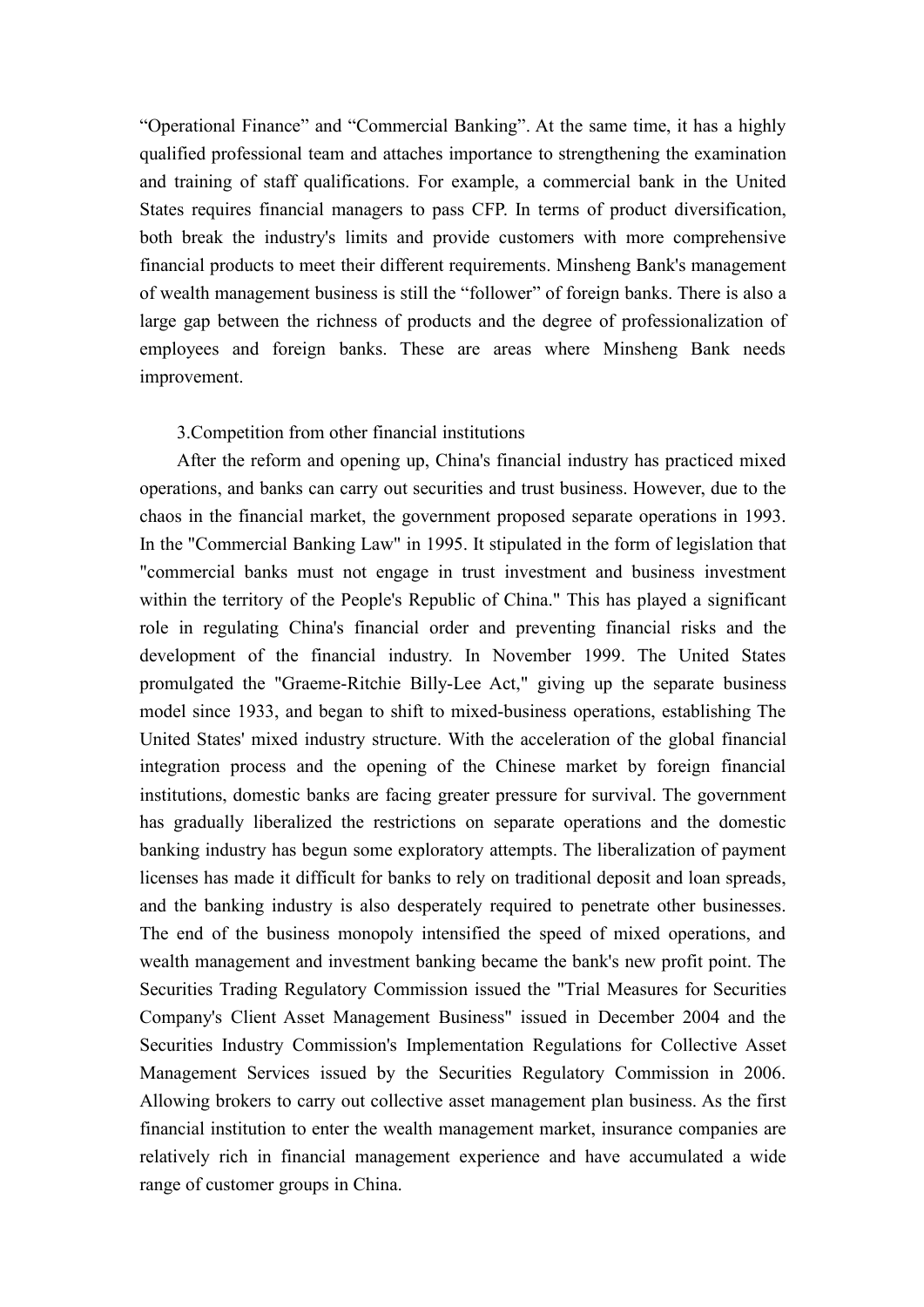At present, the development of personal finance business of China's commercial banks is stillaffected by the business model of the financial industry. Banks, insurance, securities and other financial services are carried out in their respective fields. At present, most types of wealth management launched by Minsheng Bank are still traditional businesses such as savings and loans. They cannot participate in the business of other financial sectors. They can only be used as an intermediary to sell products of other financial institutions. It is difficult to effectively communicate and communicate with other competitors. Service flows to the surface. Although there are cooperations among various financial institutions. They are only related to securities, funds, insurance, trusts. Other primary projects such as account escrow and agency payments. Under the trend of mixed operation across the country, various commercial banks are accelerating the pace of applying for full financial licenses, but Minsheng Bank has only obtained three of the seven financial licenses for banking, insurance, securities, funds, futures, trusts and leases. Compared with other banks, there is still a certain gap (as shown in Table 24), and Ping An, CITIC, and Everbright backed by a strong holding company have all achieved full licences.

| Mechanism           | Bank       | Insurance  | Securities | Fund       | Futures    | Trust     | Lease      | Total          |
|---------------------|------------|------------|------------|------------|------------|-----------|------------|----------------|
| Ping An Bank        | $\sqrt{}$  | $\sqrt{ }$ | $\sqrt{ }$ | $\sqrt{ }$ | $\sqrt{ }$ | $\sqrt{}$ | $\sqrt{}$  | $\overline{7}$ |
| <b>CITIC Bank</b>   |            |            |            | V          | V          |           |            | 7              |
| Everbright Bank     | V          | $\sqrt{ }$ |            |            | $\sqrt{}$  | V         |            | 7              |
| Bank of China       |            | V          |            |            |            |           |            | 5              |
| <b>ICBC</b>         |            | V          | V          |            |            |           |            | 5              |
| Agricultural Bank   | V          | ٦          | V          | N          |            |           |            | 5              |
| of China            |            |            |            |            |            |           |            |                |
| China               | V          | N          | $\sqrt{}$  | $\sqrt{ }$ | $\sqrt{}$  | V         | V          | 7              |
| Construction        |            |            |            |            |            |           |            |                |
| Bank                |            |            |            |            |            |           |            |                |
| Bank of<br>China    | $\sqrt{ }$ |            |            |            |            | V         | $\sqrt{ }$ | 5              |
| Communications      |            |            |            |            |            |           |            |                |
| China Merchants     | $\sqrt{}$  |            |            |            |            |           | V          | 5              |
| Bank                |            |            |            |            |            |           |            |                |
| China<br>Industrial | $\sqrt{}$  |            |            |            |            |           | V          | 6              |
| Bank                |            |            |            |            |            |           |            |                |
| Minsheng Bank       | V          |            |            |            |            |           |            | 4              |

**Table 22: Financial licenses held by some domestic commercial banks**

Source: Banks' annual report for the first half of 2016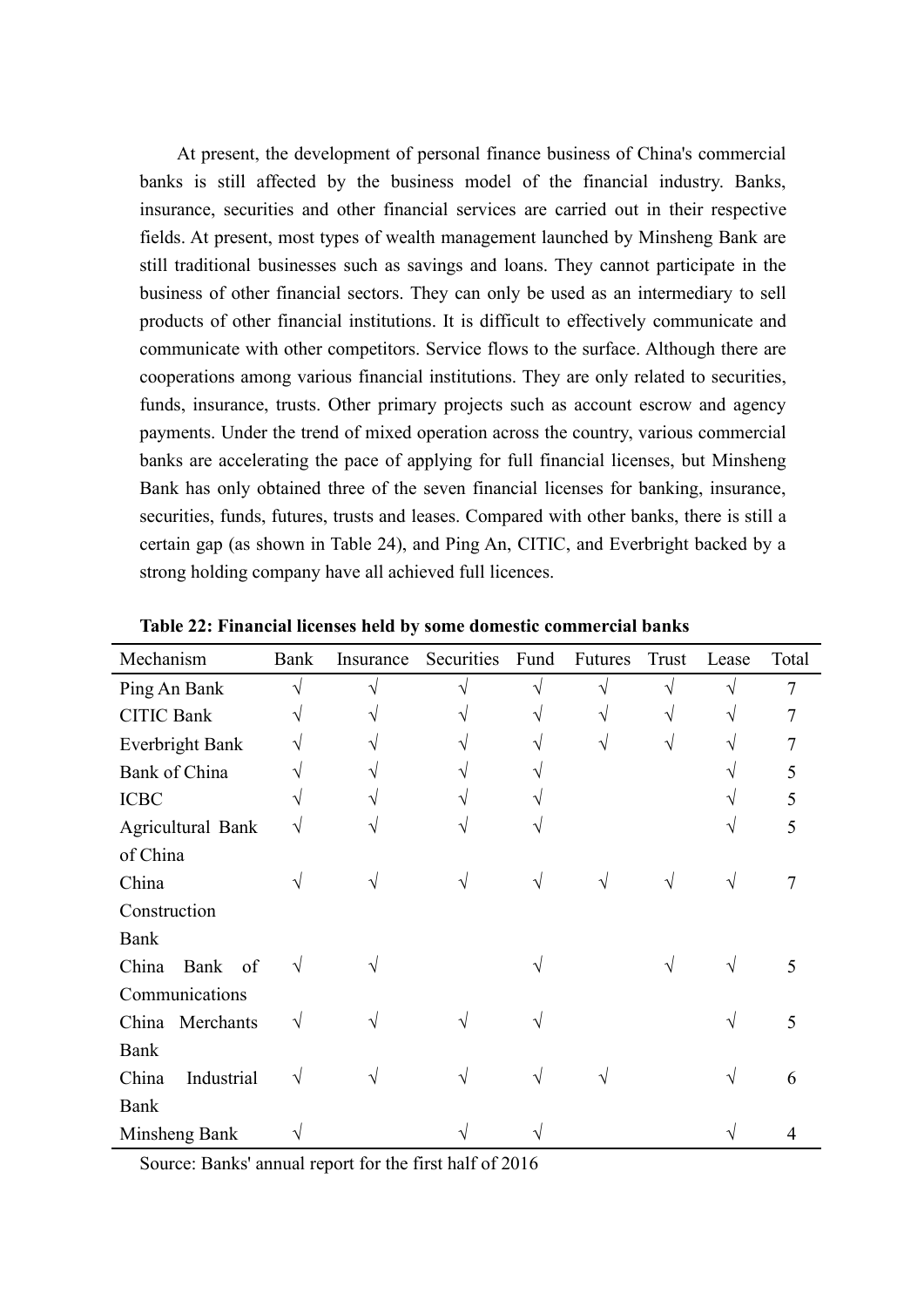With the development of the economy, non-bank financial institutions have launched wealth management services throughout the country.Although the risk of trust, funds, and insurance wealth management products is much higher than that of bank finance, high risks are accompanied by high risks. These wealth management products have a great advantage in terms of yield. Although in 2016, as financial de-leverage progressed, market liquidity declined and the entire wealth management market showed a downward trend, but relatively speaking, the return rate of these products remained attractive. For example, the average trust yield in 2016 reached 6.99%. The insurance industry's yield was 5.66%. The QDII fund's yield was 6.56% over the same period. Some risk-preferred individual customers may prefer to choose high-yield financial management. The continuous development of non-banking financial institutions will definitely impact the development of banks' personal wealth management services. The one-year financial product revenue comparison is shown in Table 25 below.

| Financial Type           | Rate of return | <b>Risk</b> |
|--------------------------|----------------|-------------|
| <b>Bank Finance</b>      | $3\% - 4\%$    | Low         |
| <b>Fund Management</b>   | $6\% - 7\%$    | Tall        |
| Trust financing          | $6\% - 8\%$    | Tall        |
| <b>Insurance Finance</b> | $5\% - 6\%$    | Tall        |

**Table 23: Comparison of One-Year Financial Product Revenue**

Data Source: According to wind data sorting

### 4. Competition from Internet Finance

Internet finance is a kind of emerging finance that utilizes Internet technologies such as payment, cloud computing, social networking, and search engines to develop financial communications, payment, and information intermediary services. It challenges the traditional financial industry with its unique business model and value creation.

Assessing whether the impact of financial development on poverty is influenced by institutions has important policy insights; it is no coincidence that two of the Word Bank's top priorities are the development of the finan- cial sector and institution-building. It also puts them into the context of current international development policy priorities, including the creation of sustainable employment opportunities and the reduction of poverty levels in low income countries. This level of investment corresponds to roughly 6% of Official Development Assistance provided by the governments of the DFIs' 14 home countries. The Least Developed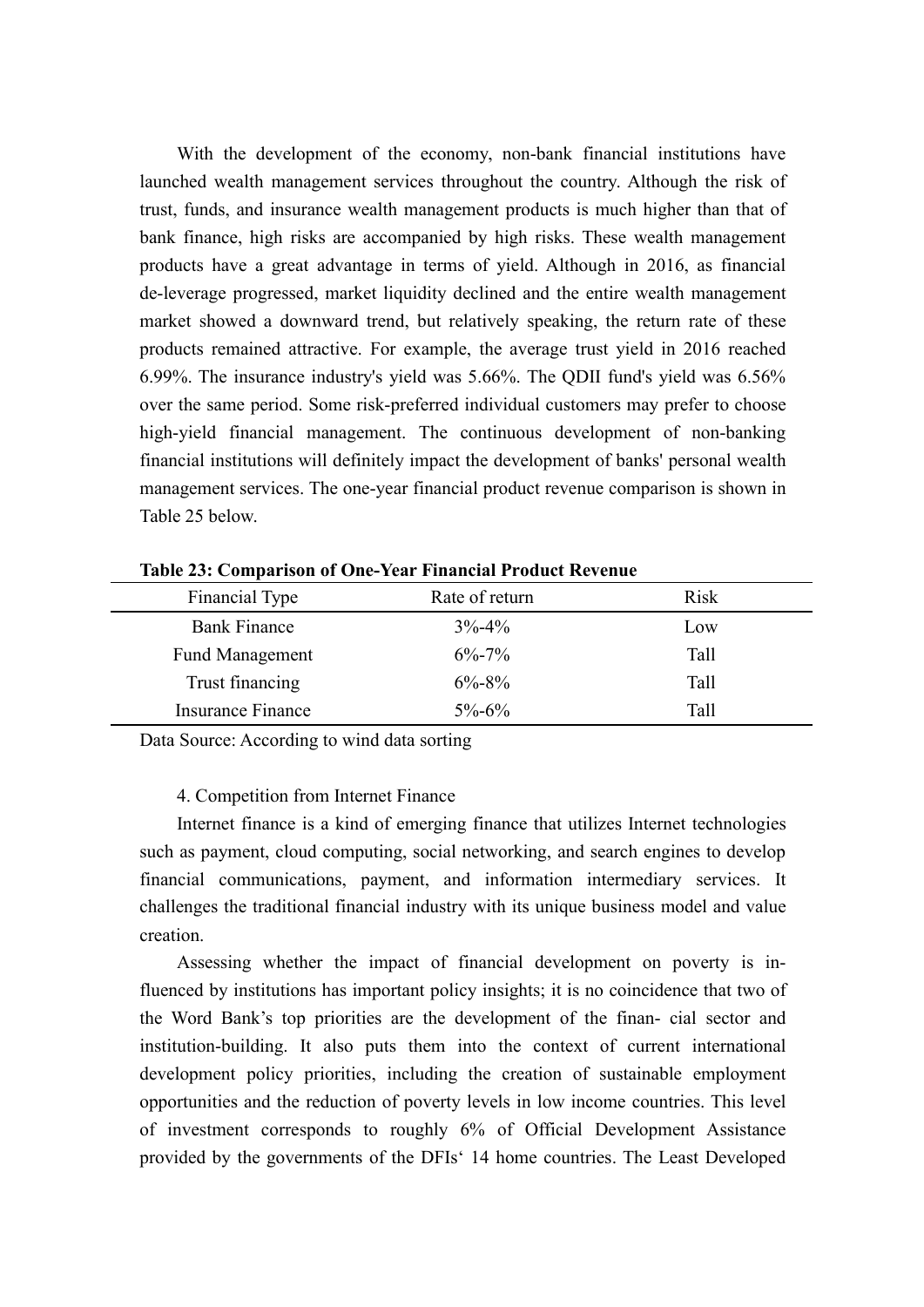Countries are the poorest countries with a GNI per capita below US \$750. The three private sector segments - large businesses, small and medium enterprises (SMEs), and micro-businesses. Have different degrees of access to finance.

Which is equivalent to the development of new customer resources. Activating the dormant funds in the personal finance market changing financial management. The customer structure in the market has played a certain role in alleviating financial exclusion in the past and it is also conducive to raising the level of social welfare. Third. The information asymmetry under the bank's wealth management model has been changed and the ability of the financial industry to resist risks has been enhanced. Under the Internet model the fund company and the customer directly trade through the Internet platform. The Bank will respond to this challenge by intensifying its "blended finance" operations (where the financing delivered on commercial terms is combined with financial grants or incentives to stimulate a certain market behaviour of either the PFIs or their clients) and by allowing in targeted cases for financing to be priced on the basis of the prevailing market conditions, rather than on the basis of the implied risk.

The rapid development of Internet finance has accelerated the speed of penetration into traditional banking core businesses, changed the traditional banking business model, and is not a small pressure and challenge for the Bank's wealth management business. According to scholar, the main reason for the large impact of Internet wealth management products on financial services of commercial banks is that fund companies can use Internet platforms to expand their influence and sales volume. Break the monopoly of wealth management market in commercial banks. Divert the bank's Deposits and intermediary business income. Through fragmented financial management enabling customers to obtain investment returns without affecting the liquidity of funds. The current stage of Internet finance mainly includes third-party payment services, financial product sales channel services, crowdfunding models, and Internet credit services represented by P2P.

On February 28th, 2014, Minsheng Bank complied with the development trend of Internet finance, and the direct banking business was successfully launched. It also launched the "Ruyibao" wealth management product, which broke the traditional restrictions on the operation of physical outlets and expanded customers through the Internet. The purchase amount of Ruyibao is shown in Table 26. Although both the number of customers and the size of products are increasing, there is still a large gap between the audience and the overall amount of assets compared with other Internet wealth management products.